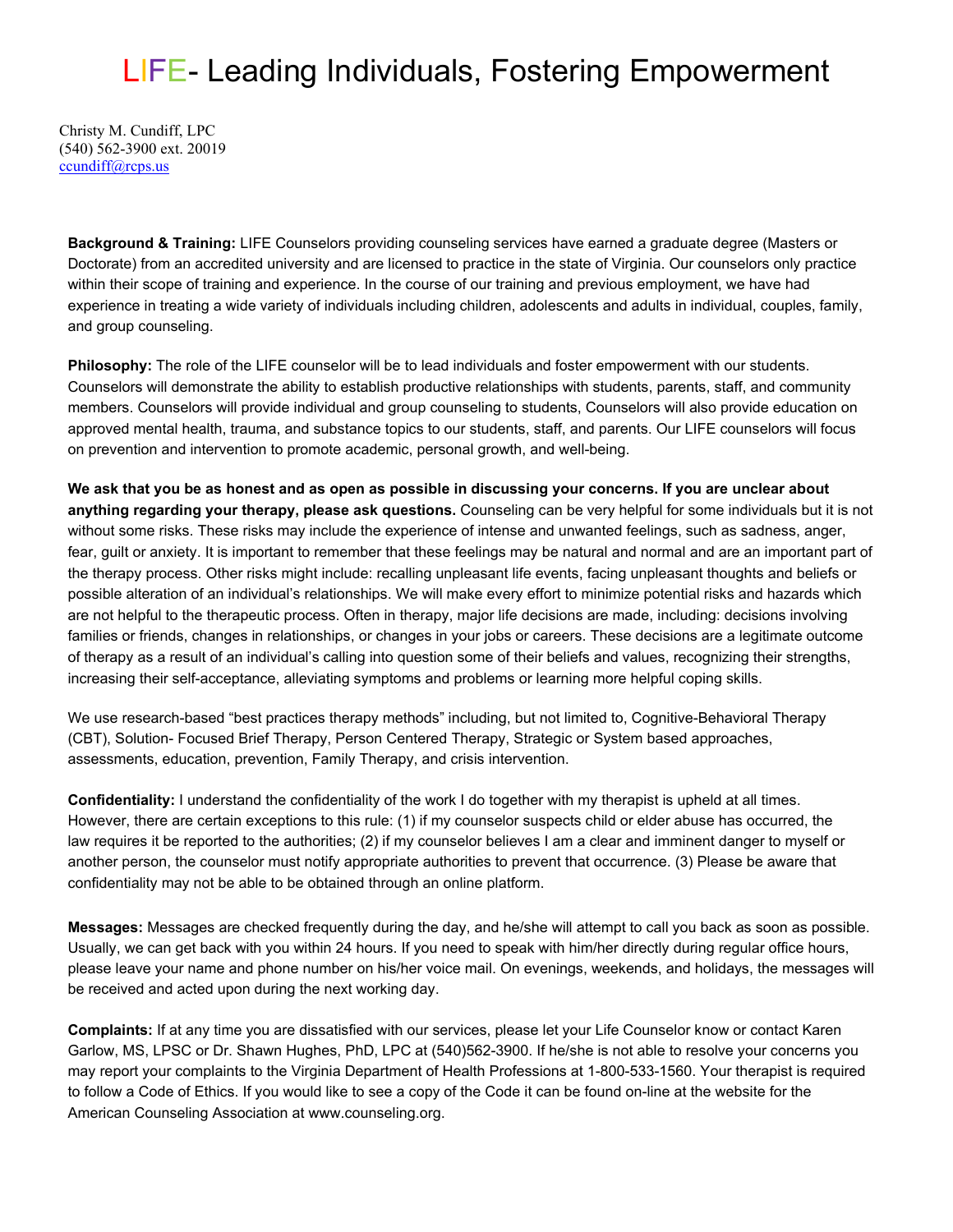## LIFE- Leading Individuals, Fostering Empowerment

**Counseling Records:** Counseling records are maintained on each student for a period of seven years. Records are stored in a secure central location within the LIFE Counselor's Office.

**Consultation:** In keeping with generally accepted standards of practice, we may confidentially consult with other mental health professionals regarding the management of treatment. The purpose of the consultation is to assure quality care. Every effort is made to protect the identity of the clients.

**Communication:** If your student is receiving special education services or receiving accommodations through a 504 plan the Life Counselor may communicate with the special education coordinator and case manager to coordinate care. The LIFE counselor may communicate with the school counselor to coordinate care as well.

**Emergencies:** The LIFE Program is not set up to provide crisis intervention services outside of school hours. In case of an emergency and it is outside of school hours, you may go to your local Emergency Room, call Respond at (540) 776-1100 (age 18 or older) or call CONNECT at (540) 981-8181 to reach a crisis counselor.

**Permission to Treat a Minor Child:** Please note that we require written permission before we can treat any client under the age of 18.

*We hope this brief introduction answers some of your questions. Please feel free to ask any additional questions you may have. Again, we welcome you to our work together and trust that it will be mutually beneficial.*

**Permission for counseling is hereby authorized to , to render counseling individually or in group, in person or through an approved online platform through RCPS, to whose relationship to me is (circle one) child or other \_\_\_\_\_\_\_\_\_.**

**Online platforms will only be used until schools have returned to normal full-time status for students.**

Signature of Client, Parent or Guardian Date

Signature of Witness or Counselor Date

**I have received a copy of this Consent Form.**

Signature of Client, Parent or Guardian Date